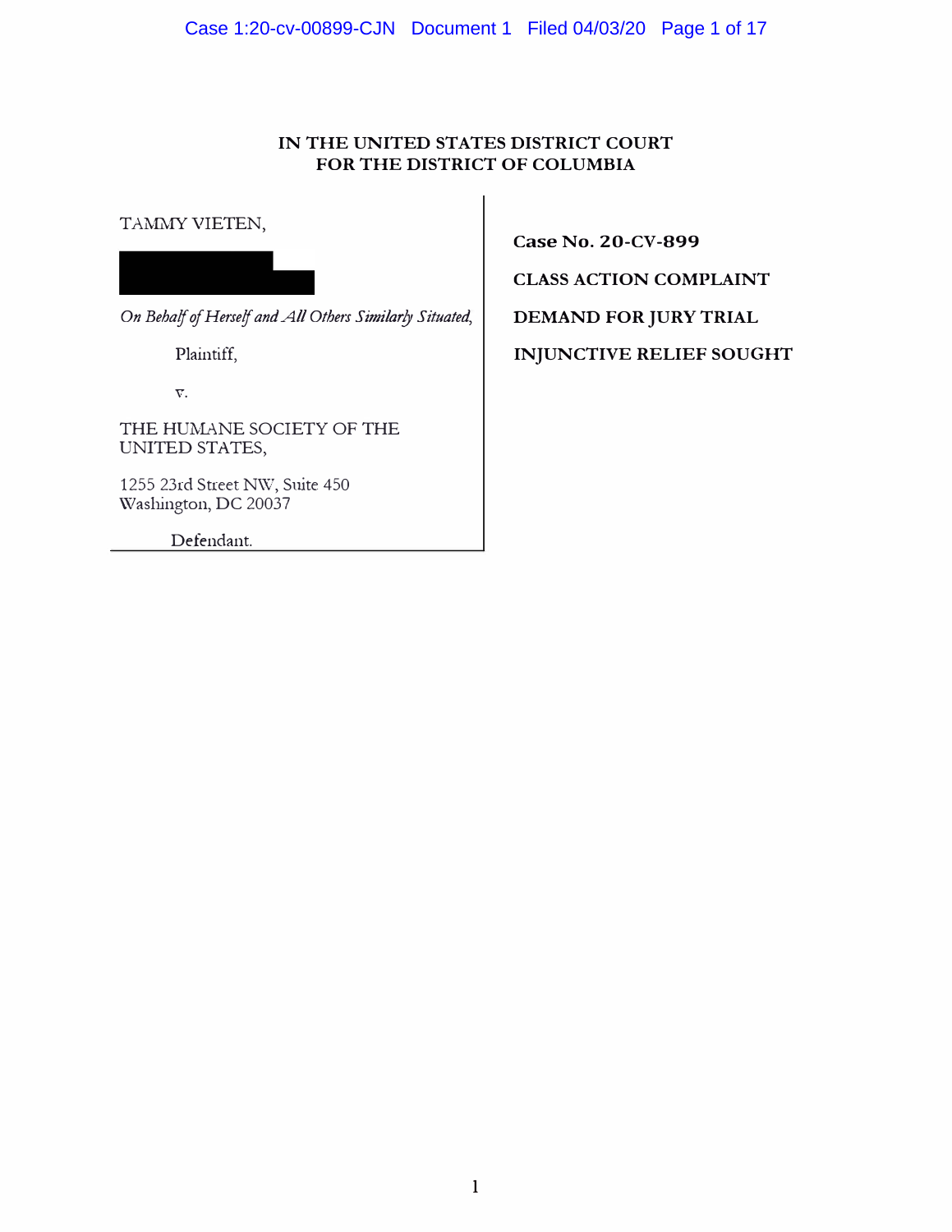Plaintiff Tammy Vieten ("Plaintiff" or "Ms. Vieten"), individually and on behalf of all other persons similarly situated, and through her attorneys of record, alleges the following against Defendant The Humane Society of the United States ("Defendant" or "HSUS") based upon personal knowledge with respect to herself and on information and belief derived from, among other things, investigation of counsel and review of public documents as to all other matters.

#### **INTRODUCTION**

1. In or around August of 2018, Ms. Vieten made a donation to either HSUS or a local Humane Society chapter.

2. Approximately six months later, in or around February 2019, Ms. Vieten began receiving automated text messages from HSUS. These texts were sent by HSUS to Ms. Vieten at least once a week.

3. After two weeks of receiving these unsolicited text messages, Ms. Vieten began replying to the HSUS text messages, requesting that HSUS stop sending her text messages. On approximately 12 occasions, Ms. Vieten responded with some variant of "Stop," "Stop It," and/or "Opt Out."

4. Unfortunately, HSUS did not honor Ms. Vieten's requests and persisted in sending unsolicited text messages. Thus, beginning in October 2019, Ms. Vieten, as described below, contacted HSUS via email and telephone to put a stop to the unsolicited text messages. Despite multiple assurances from representatives of HSUS that she would no longer be contacted, the text messages continue unabated and HSUS now ignores Ms. Vieten's calls.

5. Defendant's text messages invaded Ms. Vieten's privacy and subjected her to aggravation. This aggravation was exacerbated by Defendant's persistent refusal to address her repeated inquiries regarding the unauthorized text messages she received.

6. By sending unauthorized text messages to Ms. Vieten and similarly situated individuals, HSUS violated federal law and caused them concrete harm, not only in the form of the frustration and invasion of privacy, but also in the form of payments made to cell phone service providers for the receipt of such wireless SPAM.

2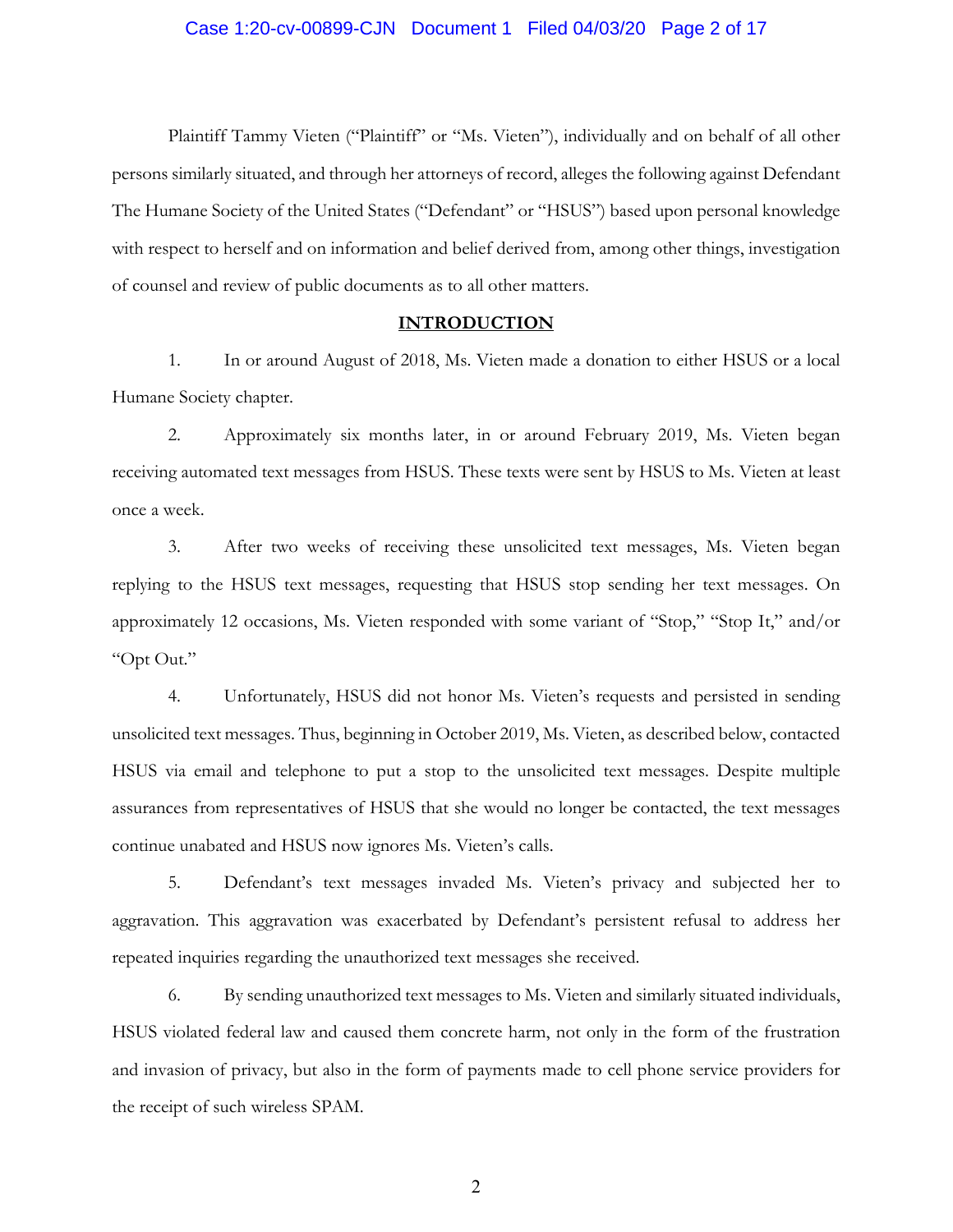## Case 1:20-cv-00899-CJN Document 1 Filed 04/03/20 Page 3 of 17

7. Accordingly, Ms. Vieten brings this class action complaint for damages, injunctive relief, and any other available legal or equitable remedies resulting from the illegal actions of HSUS in sending text messages to Plaintiff and the Class (as defined below) on their cellular telephones, in violation of the Telephone Consumer Protection Act, 47 U.S.C. § 227, *et seq.* ("TCPA").

#### **PARTIES**

8. Ms. Vieten is a citizen of the state of Florida, and at all relevant times has resided in Port Saint Lucie, Florida.

9. HSUS is a non-profit corporation incorporated in the State of Delaware with its headquarters and principal place of business in Washington, District of Columbia.

#### **JURISDICTION AND VENUE**

10. This Court has subject matter jurisdiction pursuant to the Class Action Fairness Act of 2005 ("CAFA"), 28 U.S.C. § 1332(d). The amount in controversy exceeds the sum of \$5,000,000 exclusive of interest and costs, there are more than 100 putative class members, and minimal diversity exists because many putative class members are citizens of a different state than Defendant.

11. This Court also has federal question jurisdiction over this case pursuant to 28 U.S.C. § 1331 because this is a civil action arising under the Constitution, laws, or treaties of the United States, specifically Defendant's violation of the TCPA.

12. This Court has personal jurisdiction over HSUS as it has its principal place of business in the District of Columbia and regularly transacts business in the District of Columbia.

13. Venue is proper in this District under 28 U.S.C. § 1391(a) through (d) because Defendant maintains its principal place of business in this District, and substantial parts of the events or omissions giving rise to the claims occurred in or emanated from this District, including, without limitation, decisions made by Defendants' governance and management personnel or inaction by those individuals that led to violations alleged herein.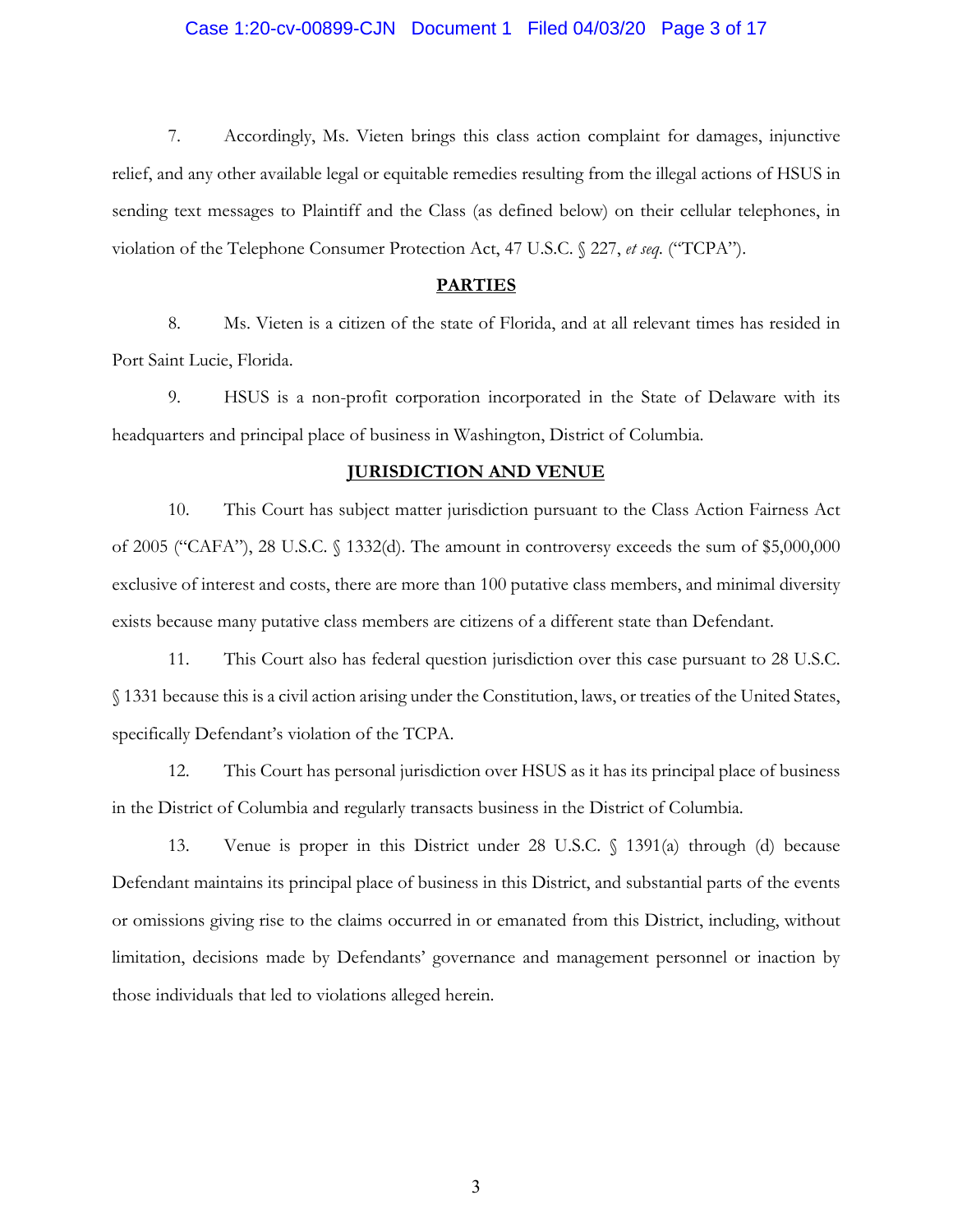# **COMMON FACTUAL ALLEGATIONS**

## **The TCPA**

14. The TCPA exists to prevent communications like the ones described in this Complaint. "Voluminous consumer complaints about abuses of telephone technology—for example, computerized calls dispatched to private homes—prompted Congress to pass the TCPA." *Mims v. Arrow Fin. Servs., LLC*, 132 S. Ct. 740, 744 (2012).

15. Congressional committees investigating the use of telecommunications technology found that legislation was necessary to prevent abusive telemarketing practices and protect consumers from invasions of privacy, harassment, and economic harm. The Senate Committee on Commerce, Science, and Transportation found that "the Federal Communications Commission (FCC) received over 2,300 complaints about telemarketing calls" in the year preceding the TCPA's passage, stating *inter alia* that "unsolicited calls placed to . . . cellular . . . telephone numbers often impose a cost on the called party (. . . [where, e.g.] cellular users must pay for each incoming call . . .)." *See* S. Report No. 102-178, 1991 U.S.C.C.A.N. 1968, 1991 WL 211220 at \*2 (Oct. 8, 1991). The House Committee on Energy and Commerce concurred, finding that "expert testimony, data, and legal analyses comprising the Committee's record, and broad support of consumers, state regulators, and privacy advocates clearly evidence that unsolicited commercial telemarketing calls are a widespread problem and a federal regulatory solution is needed to protect residential telephone subscriber privacy rights." H.R. Report No. 102-317, 1991 WL 245201 at \*18 (Nov. 15, 1991).

16. When it passed the TCPA, Congress intended to provide consumers a choice as to how telemarketers may contact them and found that "[t]echnologies that might allow consumers to avoid receiving such calls are not universally available, are costly, are unlikely to be enforced, or place an inordinate burden on the consumer." Pub. L. No. 102–243, § 11. Congress also found that "the evidence presented to the Congress indicates that automated or prerecorded calls are a nuisance." *Id.*  §§ 12-13.

17. The TCPA's ban on telephone calls made using an automatic telephone dialing system ("ATDS" or "autodialer"), as defined by 47 U.S.C.  $\frac{227(a)(1)}{1}$ , has been interpreted to extend to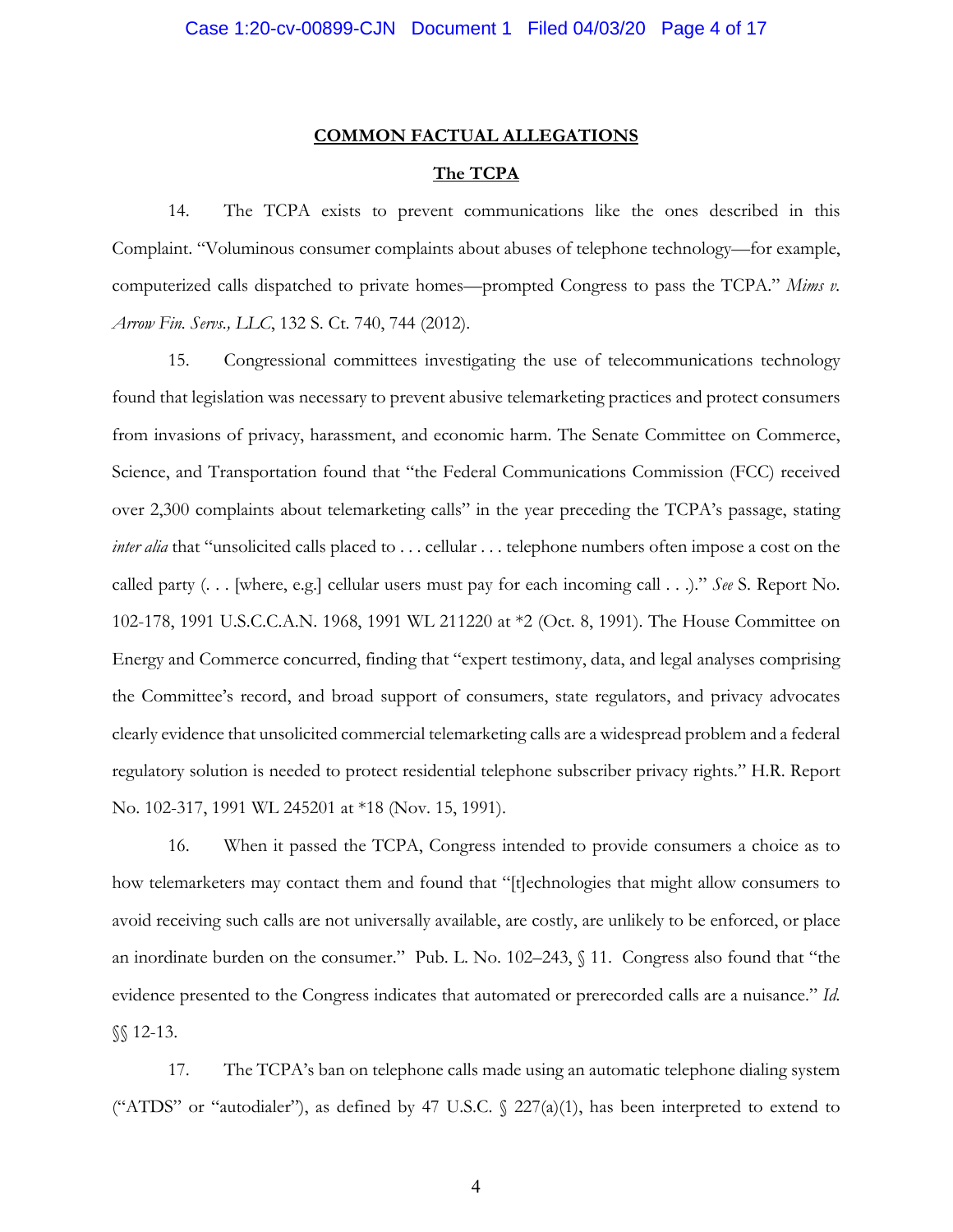## Case 1:20-cv-00899-CJN Document 1 Filed 04/03/20 Page 5 of 17

unsolicited autodialed text messages sent to cellular phones. *See, e.g.*, FCC Declaratory Ruling, 27 F.C.C.R. 15391, 2012 WL 5986338 (Nov. 29, 2012); *Campbell-Ewald Co. v. Gomez*, 136 S. Ct. 663, 667 (2016) ("A text message to a cellular telephone, it is undisputed, qualifies as a 'call' within the compass of [the TCPA].").

## **HSUS Sends Unsolicited Text Messages En Masse to Cellular Phones**

18. HSUS spends an inordinate portion of the funds it collects from donors such as Ms. Vieten on fundraising and marketing, rather than on programs actually purporting to fulfill its mission.

19. Charity Navigator, the nation's largest and most-utilized evaluator of charities, gives HSUS only one star (out of four) for its financial performance metrics. According to Charity Navigator, HSUS spends only 65.8% of its expenses on program expenses and 34% on fundraising and administrative expenses.<sup>1</sup> Similarly, in 2012, the independent organization Charity Watch gave "HSUS a D in large part because so much of every dollar donated goes to raise more money."2 The numbers are even worse when considering the funds raised on behalf of HSUS by professional fundraisers. According to the "Pennies for Charity" report issued by the New York State Attorney General, of the \$1.95 million raised in 2008 for HSUS by professional fundraisers, only 5.29% went to HSUS. The average return for charities in the report was  $39.5\%$ <sup>3</sup>

20. Among the fundraising and marketing campaigns that HSUS runs are text-message campaigns.

<sup>1</sup> *The Humane Society of the United States*, Charity Navigator,

https://www.charitynavigator.org/index.cfm?bay=search.summary&orgid=3848 (last visited March 31, 2020).

<sup>2</sup> Jayne O'Donnell, *BBB's charity ratings, seal of approval under fire*, USA Today (Dec. 27, 2012), https://www.usatoday.com/story/money/personalfinance/2012/12/27/better-business-bureaucharity-ratings-donations/1636957/.

<sup>3</sup> *Pennies for Charity: Where Your Money Goes*, N.Y. State Department of Law Charities Bureau (Oct. 2009), *available at* https://www.charitiesnys.com/pdfs/2009\_Pennies.pdf.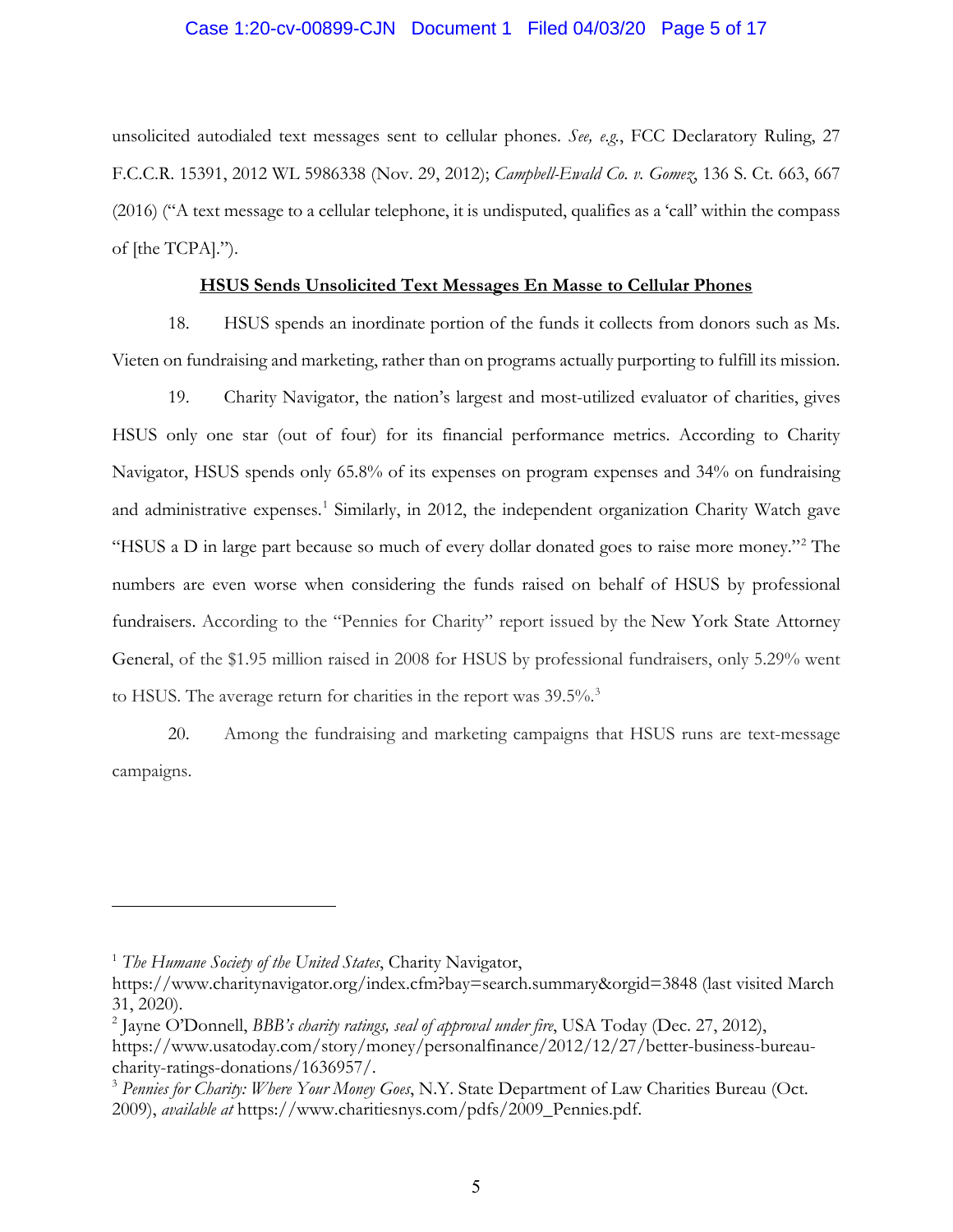## Case 1:20-cv-00899-CJN Document 1 Filed 04/03/20 Page 6 of 17

21. HSUS relies on text messages to reach thousands of "constituents" across the United States.<sup>4</sup>

22. HSUS has relied on text messaging since 2007, with the content of messages including "advocacy opportunities, event invites, breaking animal news, . . . polls and trivia, and . . . donation appeals."5

23. HSUS builds its text messaging contact list through a variety of means, including from persons who previously donated to HSUS or who signed an online petition.6

24. HSUS sends its text messages using short codes, including the short code 30644. A short code is a special number used for text messages sent to cellular subscribers. Short codes are unique 5- or 6-digit numbers that are obtained from an independent agency that manages and assigns these numbers in the United States. Organizations generally use short codes to communicate with large numbers of cellular subscribers.

25. These text messages come in the form of Short Message Services. The term "Short Message Service" or "SMS" describes a messaging system that allows cellular telephone subscribers to use their cellular telephones to send and receive short text messages, usually limited to 160 characters.

26. An "SMS message" is a text message directed to a wireless device through the use of the telephone number assigned to the device. When an SMS message is successfully made, the recipient's cell phone alerts the recipient that a text message is being received.

<sup>5</sup> *Response to Fundraising Texts Surpass Email Appeals*, The NonProfit Times (May 14, 2018), https://www.thenonprofittimes.com/npt\_articles/response-fundraising-texts-surpass-emailappeals/.

<sup>4</sup> *The Humane Society of the United States*, Great Nonprofits, https://greatnonprofits.org/reviews/thehumane-society-of-the-united-states/role:4/page:1 (last visited March 30, 2020).

<sup>6</sup> *Humane Society of the United States*, Upland Software, https://uplandsoftware.com/mobilemessaging/resources/case-study/humane-society-of-the-united-states/ (last visited March 30, 2020) ("The mobile list was built primarily from sign-ups through online advocacy campaigns, such as ending the Canadian seal hunt and stopping puppy mills.")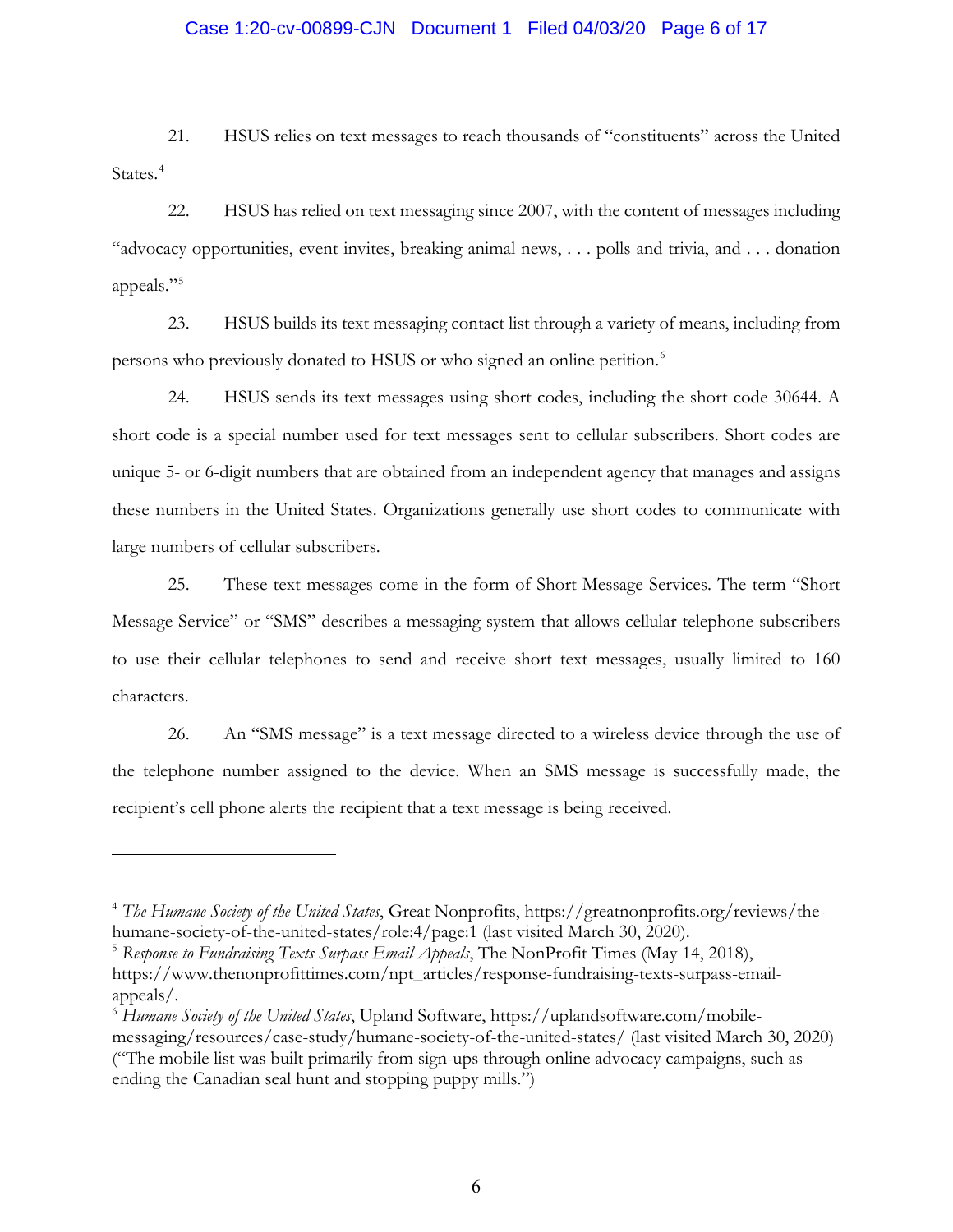## Case 1:20-cv-00899-CJN Document 1 Filed 04/03/20 Page 7 of 17

27. Upon information and belief, HSUS used a combination of hardware and software systems to send the text messages at issue in this case. The systems used by HSUS have the capacity to generate or store random or sequential numbers or to dial sequentially or randomly at the time the text message is sent, and to dial such numbers, en masse, in an automated fashion and without human intervention.

28. The systems used by HSUS to transmit the subject text messages also stores numbers and dials them automatically, sending text messages to a stored list of phone numbers as part of scheduled campaigns.

29. The impersonal and generic nature of Defendant's text messages, *see* Exhibit A, 7 demonstrates that HSUS used an ATDS in transmitting the messages.

30. HSUS sent the text messages via an ATDS or autodialer as defined by 47 U.S.C. § 227(a)(1). The ATDS has the capability to both (1) store or produce telephone numbers to be texted using a random or sequential number generator, and (2) automatically send text messages from a list or database of telephone numbers, without human intervention.

31. HSUS has a policy of using an ATDS to text individuals, just as it did to Plaintiff's cellular telephone in this case.

32. As noted above, Plaintiff did not consent to receive text messages and in fact repeatedly requested that Defendant stop sending them to her. Further, upon information and belief, other putative class members did not consent to receiving text messages from an autodialer.

33. Defendant's text messages were intentionally sent to Plaintiff and other members of the Class. On information and belief, HSUS is well aware of TCPA's prohibitions against use of autodialers in unsolicited calls and text messages to consumers but made the business decision to send these text messages anyway.

<sup>7</sup> **Exhibit A** are photographs of a recent unauthorized text message that Plaintiff Vieten received from HSUS. *See also [RESEARCH] Is Your Nonprofit Utilizing Text Alerts?*, Nonprofit Tech 2.0 (June 17, 2013), https://nonprofitorgs.wordpress.com/2013/06/17/research-is-your-nonprofit-utilizingtext-alerts/ (displaying screenshot of HSUS text message).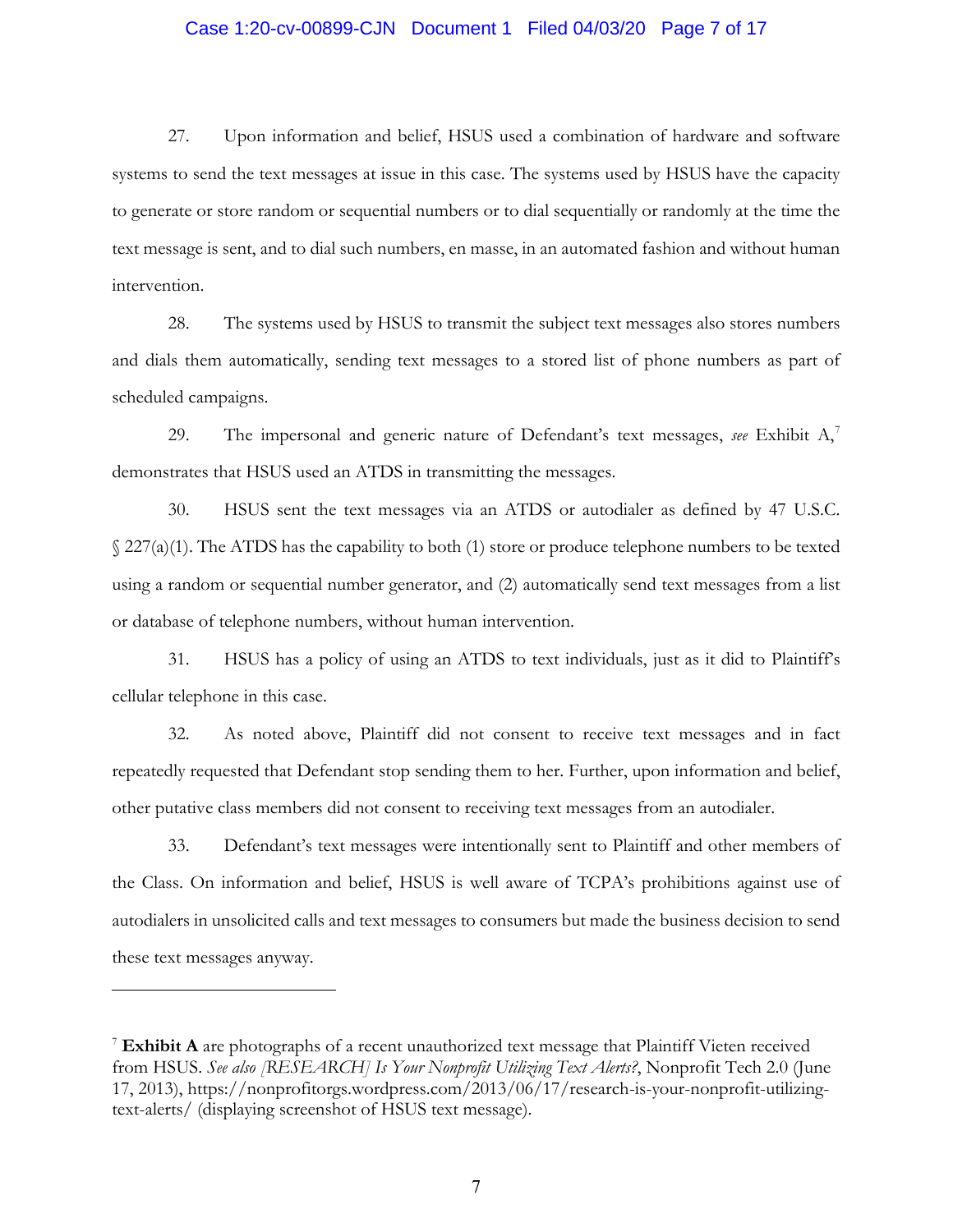## **Plaintiff Tammy Vieten Received Multiple Unauthorized Text Messages from Defendant**

34. In or around August of 2018, Ms. Vieten made a donation to either HSUS or a local Humane Society chapter.<sup>8</sup> She did not know at the time that her donation would set her up for months of non-stop unsolicited text messages from HSUS.

35. In or around February 2019, Ms. Vieten began receiving text messages from HSUS of the type described above in paragraph 19. Some of these messages included images of animals in cages or chains. These text messages were sent by HSUS to Ms. Vieten at least once a week from a short code number.

36. After two weeks of receiving these unsolicited text messages, Ms. Vieten began replying to the HSUS text messages, requesting that HSUS stop texting her. On approximately 12 occasions since February 2019, Ms. Vieten responded with some variant of "Stop," "Stop It," and/or "Opt Out."

37. Unfortunately, HSUS did not honor Ms. Vieten's requests and persisted in sending unsolicited text messages, including as recently as March 27, 2020. Moreover, these text messages did not include a link or a number to call to stop the messages. *See* Exhibit A.

38. Thus, beginning in October 2019, Ms. Vieten tried other methods to stop the unsolicited text messages. That month, she visited the HSUS website, found contact information for HSUS, and contacted HSUS via telephone at the number listed on Defendant's website: (202) 452- 1100.9 The HSUS representative who answered the phone informed Ms. Vieten that her information was on the HSUS contact list and they assured Ms. Vieten that she would be removed from the list.

39. Despite these assurances, the text messages continue unabated and HSUS continued to send Ms. Vieten unsolicited text messages on at least a weekly basis.

<sup>8</sup> Ms. Vieten used her married name, Tammy Cunningham, for this donation and she is listed as "Tammy Cunningham" in HSUS's systems.

<sup>9</sup> *Contact Us*, Humane Society of the United States, https://www.humanesociety.org/contact-us (last visited March 30, 2020).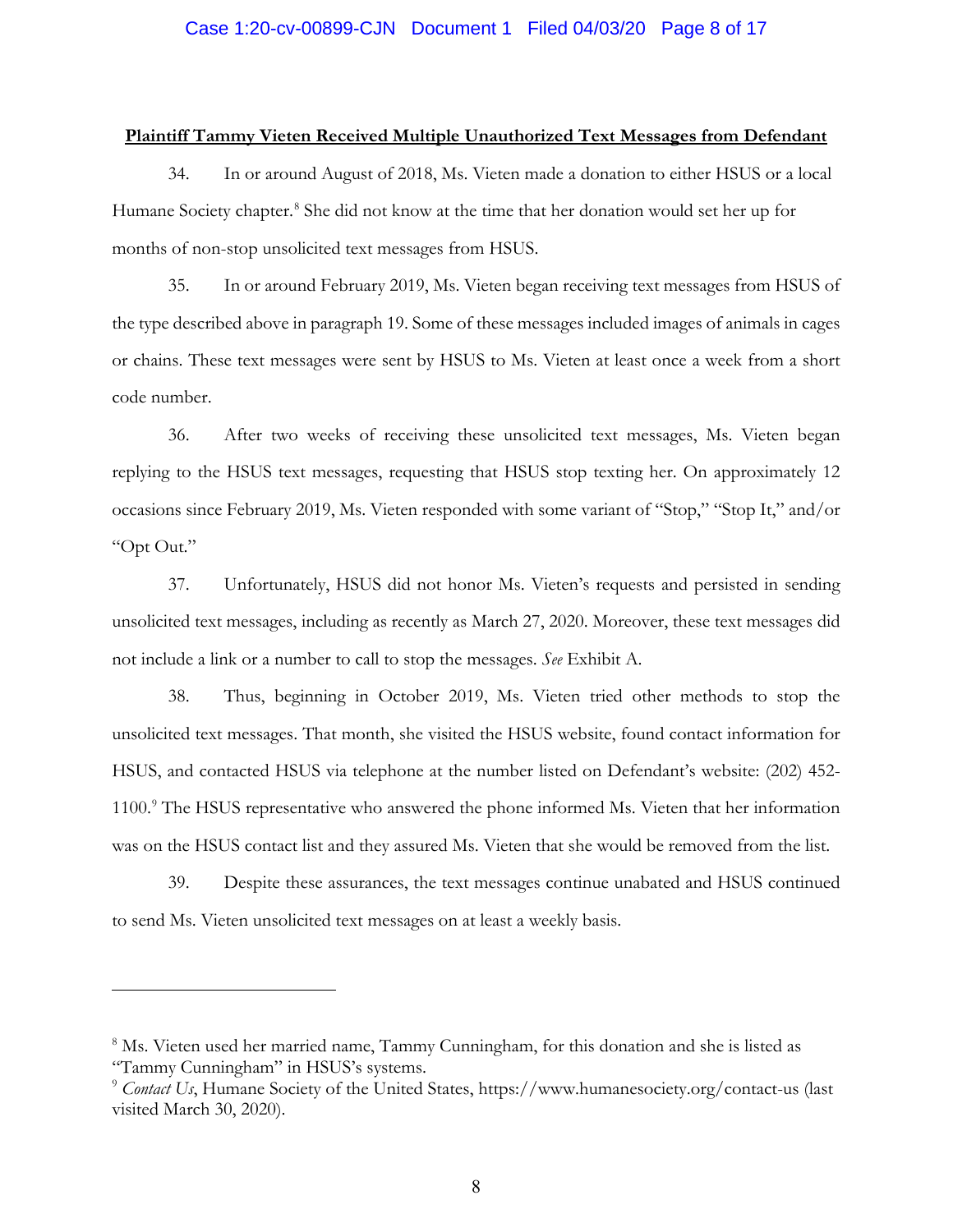## Case 1:20-cv-00899-CJN Document 1 Filed 04/03/20 Page 9 of 17

40. Ms. Vieten followed up with an email to HSUS on October 30, 2019 with the subject line "Please remove number."<sup>10</sup>

41. Ms. Vieten did not receive a response to her October 30, 2019 email. Instead, HSUS continued to send Ms. Vieten unsolicited text messages on at least a weekly basis.

42. In or about November or December 2019, Ms. Vieten again called HSUS at (202) 452-1100 and requested to speak with a supervisor. An HSUS representative named Jennifer apologized for the text messages and informed Ms. Vieten that she would be removed from HSUS's contact list.

43. Unfortunately, Jennifer's statements proved false. HSUS continued to send Ms. Vieten unsolicited text messages on at least a weekly basis.

44. On or about December 3, 2019, Ms. Vieten contacted HSUS through its website, providing her name, email address, physical address, and phone number along with the following message: "I have asked three times for my number to be removed from ALL texting. I must get a text per week from Ellen@HSUS and have asked AGAIN to be removed!" An HSUS Membership and Donor Care Representative named Chris responded on behalf of HSUS, writing "We appreciate you letting us know that you prefer not to receive text-message updates about our animal protection work." But HSUS did not agree in that email to remove Ms. Vieten from its text message list, instead directing her to "simply reply 'STOP' to any of our text messages."<sup>11</sup>

45. This direction was, to put it mildly, unhelpful. Ms. Vieten had already replied "STOP" on several occasions in response to HSUS's unsolicited text messages.

46. Ms. Vieten continued receiving unsolicited text messages from HSUS after this December 2019 exchange. And HSUS continued to ignore Ms. Vieten's replies to these text messages requesting that HSUS stop texting her.

<sup>&</sup>lt;sup>10</sup> **Exhibit B** is a copy of the October 30, 2019 email from Ms. Vieten to donorcare@humanesociety.org.

<sup>&</sup>lt;sup>11</sup> **Exhibit C** is a copy of the December 2019 email exchange between Ms. Vieten and HSUS.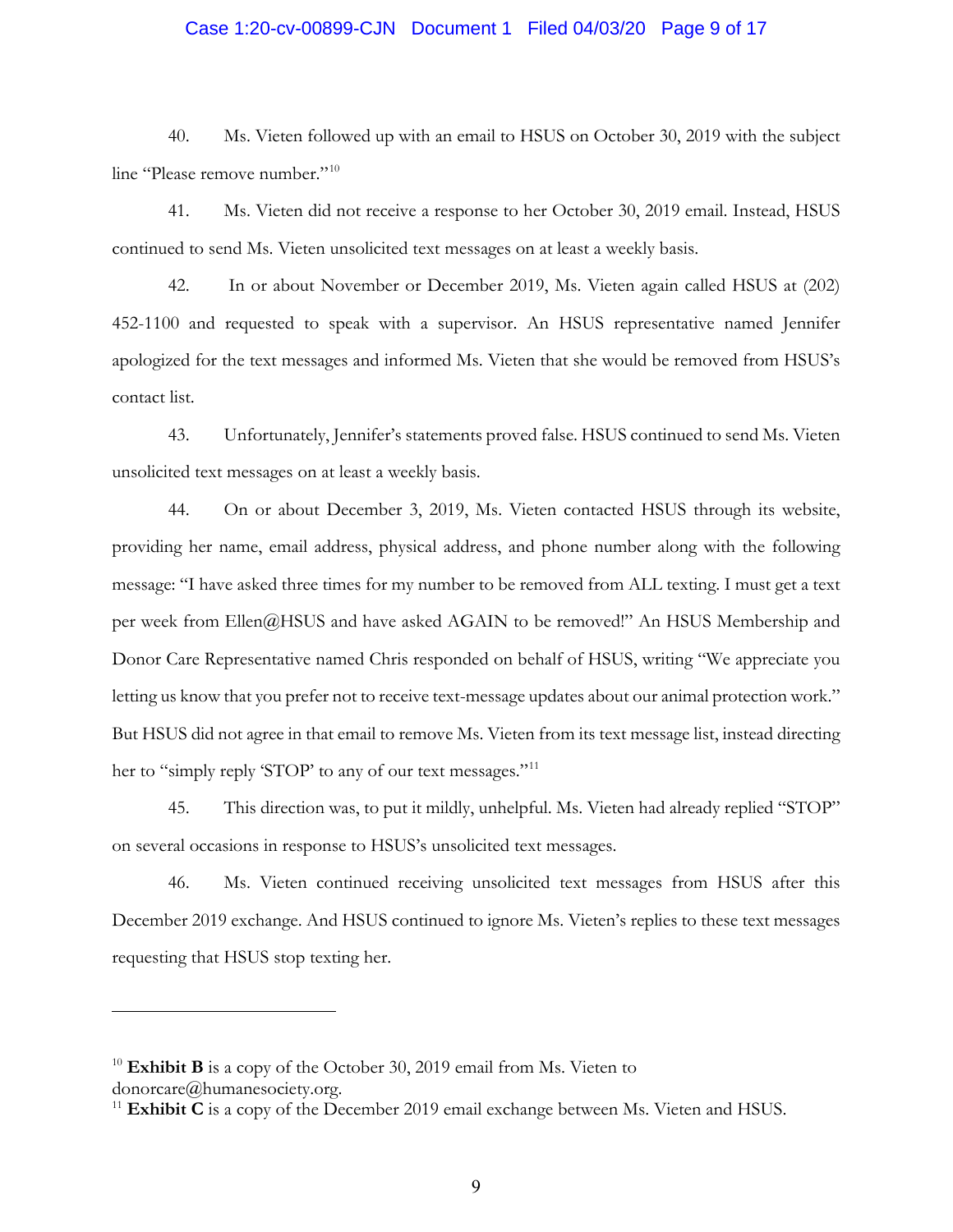## Case 1:20-cv-00899-CJN Document 1 Filed 04/03/20 Page 10 of 17

47. In January or early February 2020, Ms. Vieten again contacted HSUS in an attempt to get HSUS to remove her from its text messaging list. She called (866) 720-2676, the other number on HSUS's contact page, and spoke with an HSUS supervisor named Adam. Adam informed Ms. Vieten that he saw her name on HSUS's contact list and assured her that it would be removed.

48. Yet again, HSUS's assurances were false. Ms. Vieten is still receiving unsolicited text messages from HSUS to this day.

49. Since that January 2019 phone call, Ms. Vieten has tried on several occasions to call HSUS at (202) 452-1100 regarding HSUS's continued transmission of unsolicited text messages. HSUS now simply hangs up on Ms. Vieten when she calls.

50. It has been over a year since Ms. Vieten first informed HSUS that she did not consent to receive text messages from HSUS.

51. The automated text messages that HSUS sent (and continues to send) to Ms. Vieten were to a phone number for which Ms. Vieten is charged for incoming calls and text messages pursuant to 47 U.S.C.  $\frac{227(b)(1)(A)(iii)}{2}$ . The last four digits of Ms. Vieten's phone number are "1707."

52. The automated text messages that HSUS sent (and continues to send) to Ms. Vieten originated from telephone number 30644, a number which upon information and belief is owned and operated by Upland Software, Inc. ("Upland"), a company that provides its customers, including HSUS, with an "easy-to-use dashboard" that allows Upland's customers "to launch an automated messaging campaign."12

53. Upland refers to this offering used by HSUS as "Upland Mobile Messaging." Upland created this offering by "combin[ing] three industry-leading mobile messaging solutions – Mobile Commons, Hipcricket, and Waterfall to create the leading enterprise-grade, end-to-end mobile

<sup>12</sup> *Why Upland Mobile Messaging*, Upland Software, https://uplandsoftware.com/mobilemessaging/our-advantage/why-mobile-messaging/ (last visited March 30, 2020).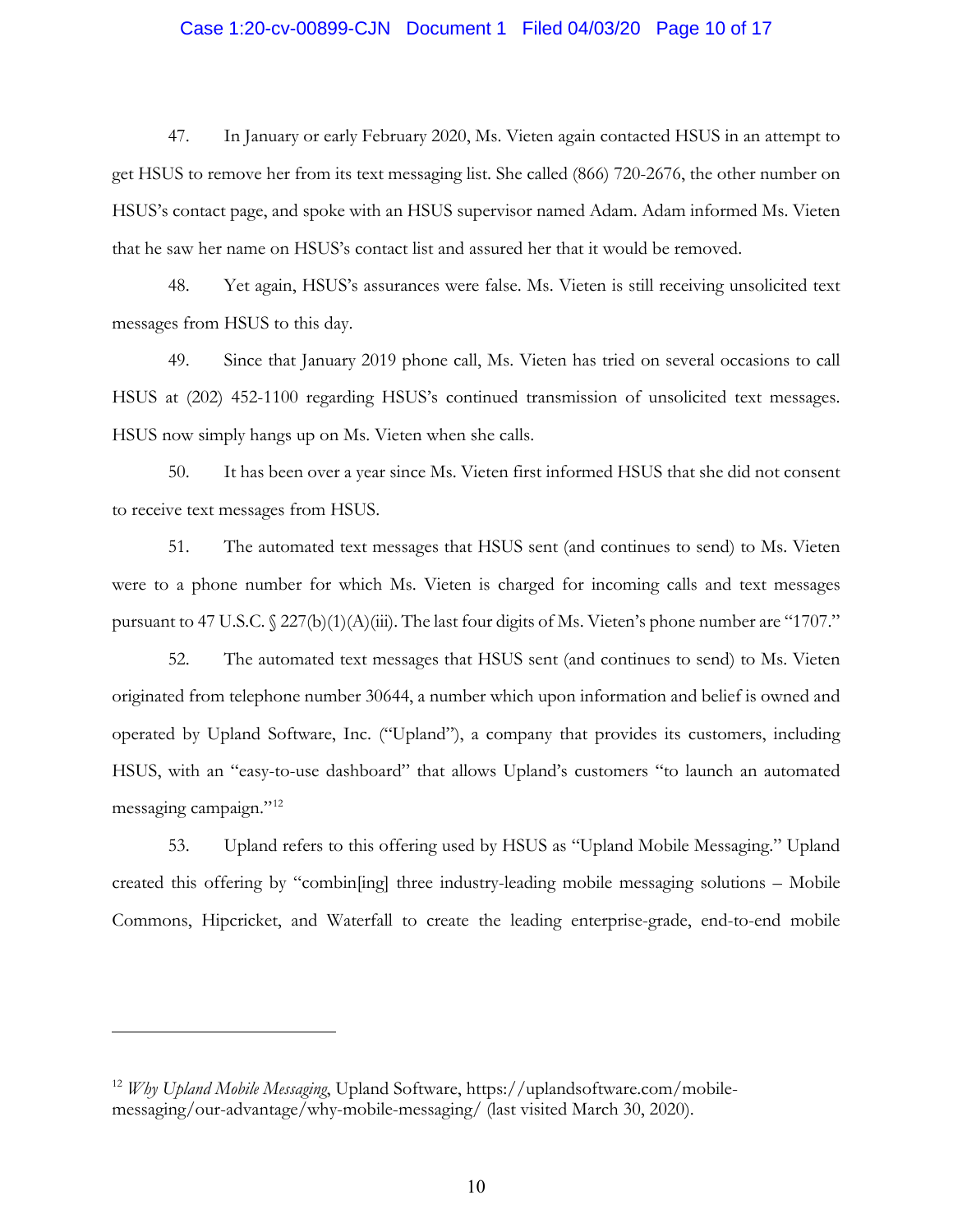#### Case 1:20-cv-00899-CJN Document 1 Filed 04/03/20 Page 11 of 17

engagement solution, transforming the way that enterprise marketers communicate with consumers."13

54. The Hipcricket privacy policy, available on Upland's website, acknowledges that "[t]ext messages are sent by Hipcricket using an autodialer."14

55. Terms and conditions hosted on Waterfall's now-defunct website for consumers receiving text messages on behalf of The Gap, Inc., via Upland's platform require consumers to "agree to receive autodialed or prerecorded recruiting mobile messages at the phone number associated with your opt-in."<sup>15</sup>

56. Plaintiff did not consent to receive autodialed or prerecorded mobile messages to her cellular telephone, and even if such "consent" was surreptitiously obtained, it was revoked in February 2019.

57. Upon information and belief, members of the Class did not consent to receive autodialed or prerecorded mobile messages to their cellular telephones. To the extent they consented to receive text messages, such consent did not extend to autodialed or prerecorded mobile messages.

58. Plaintiff alleges that the unsolicited text messages she received from HSUS violated 47 U.S.C.  $\sqrt{227(b)(1)}$ .

#### **CLASS ACTION ALLEGATIONS**

59. Pursuant to Fed. R. Civ. P. 23(a), (b)(1), (b)(2) and (b)(3), as applicable, Plaintiff seeks certification of the following nationwide class (the "Class"):

> All persons within the United States who, within the four years prior to the filing of this Complaint, were sent a text message from Defendant or anyone on Defendant's behalf, to said person's cellular telephone number, without emergency purpose and without the recipient's valid express consent.

<sup>13</sup> *Hipcricket Platform*, Upland Software, https://uplandsoftware.com/mobile-messaging/hipcricket/ (last visited March 31, 2020).

<sup>14</sup> *Hipcricket Privacy Policy*, Upland Software (April 12, 2017), https://uplandsoftware.com/mobilemessaging/hipcricket-privacy-policy/.

<sup>&</sup>lt;sup>15</sup> Text Message Program Terms & Privacy Policy, Upland Software (January 2019), https://cs.waterfall.com/gap/terms/.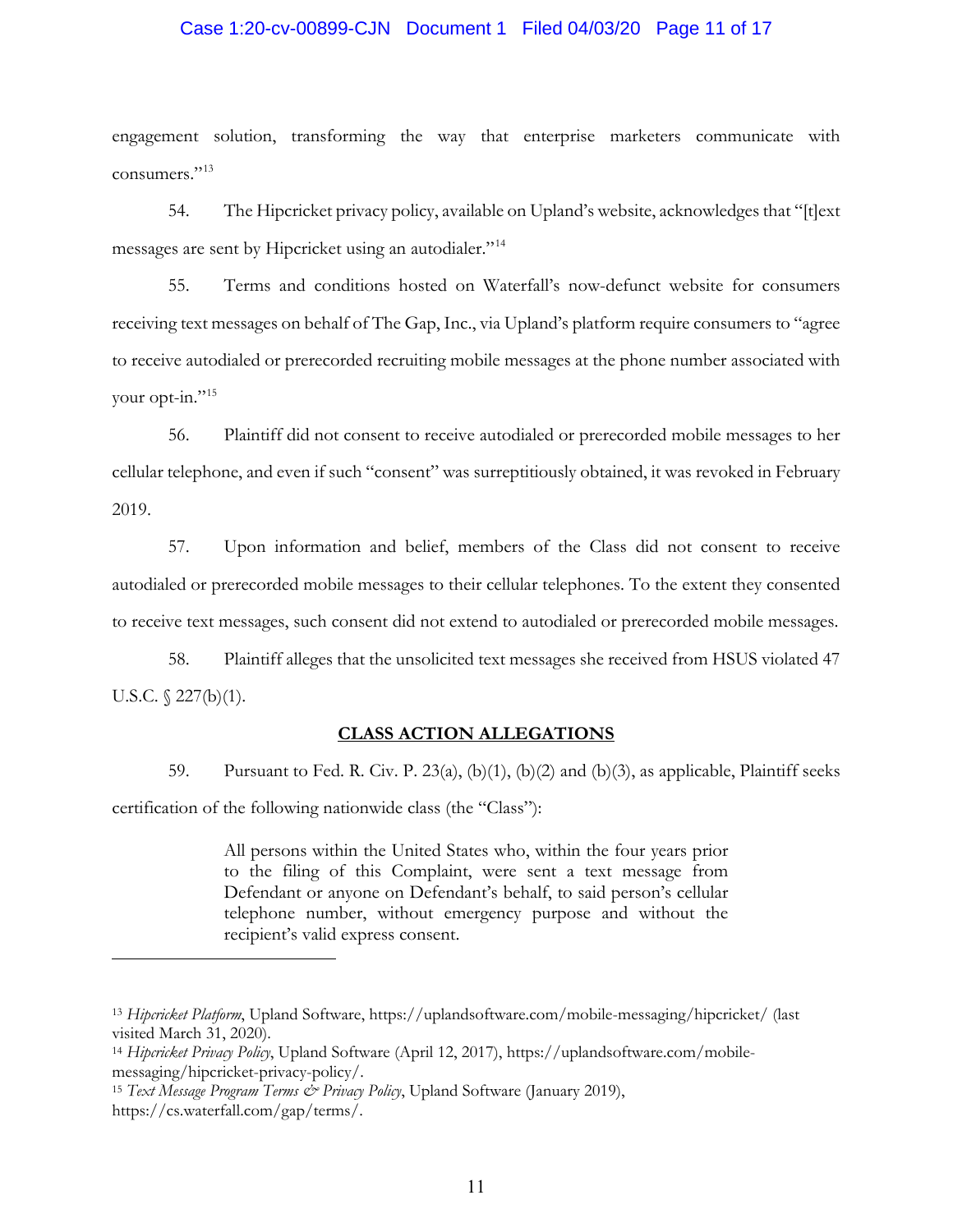## Case 1:20-cv-00899-CJN Document 1 Filed 04/03/20 Page 12 of 17

60. Excluded from the Class are Defendant, any entity in which Defendant has a controlling interest, and Defendant's officers, directors, legal representatives, successors, subsidiaries, and assigns. Also excluded from the Class are any judicial officer presiding over this matter, members of their immediate family, and members of their judicial staff, and any judge sitting in the presiding court system who may hear an appeal of any judgment entered.

61. Plaintiff reserves the right to amend or modify the Class definition with greater specificity or division after having had an opportunity to conduct discovery.

62. The Class meets the criteria for certification under Rule  $23(a)$ ,  $(b)(1)$ ,  $(b)(2)$ ,  $(b)(3)$  and  $(c)(4)$ .

63. **Risk of Inconsistent or Varying Adjudications. Fed. R. Civ. P. 23(b)(1).** As the proposed class members include thousands of persons across all 50 states, there is significant risk of inconsistent or varying adjudications with respect to individual class members that would establish incompatible standards of conduct for the Defendant. For example, injunctive relief may be entered in multiple cases, but the ordered relief may vary, causing the Defendant to have to choose the court order with which it will comply.

64. **Numerosity. Fed. R. Civ. P. 23(a)(1).** Consistent with Rule 23(a)(1), the members of the Class are so numerous and geographically dispersed that the joinder of all members is impractical. While the exact number of class members is unknown to Plaintiff at this time, it is believed that the Class is comprised of thousands of members geographically dispersed throughout the United States. Affected consumer's names and addresses are available from HSUS's records, and class members may be notified of the pendency of this action by recognized, court-approved notice dissemination methods, which may include electronic mail, U.S. Mail, internet notice, and/or published notice.

65. **Predominance of Common Issues. Fed. R. Civ. P. 23(a)(2) and (b)(3).** Consistent with Rule 23(a)(2) and with 23(b)(3)'s predominance requirement, this action involves common questions of law and fact that predominate over any questions affecting individual class members. The common questions include: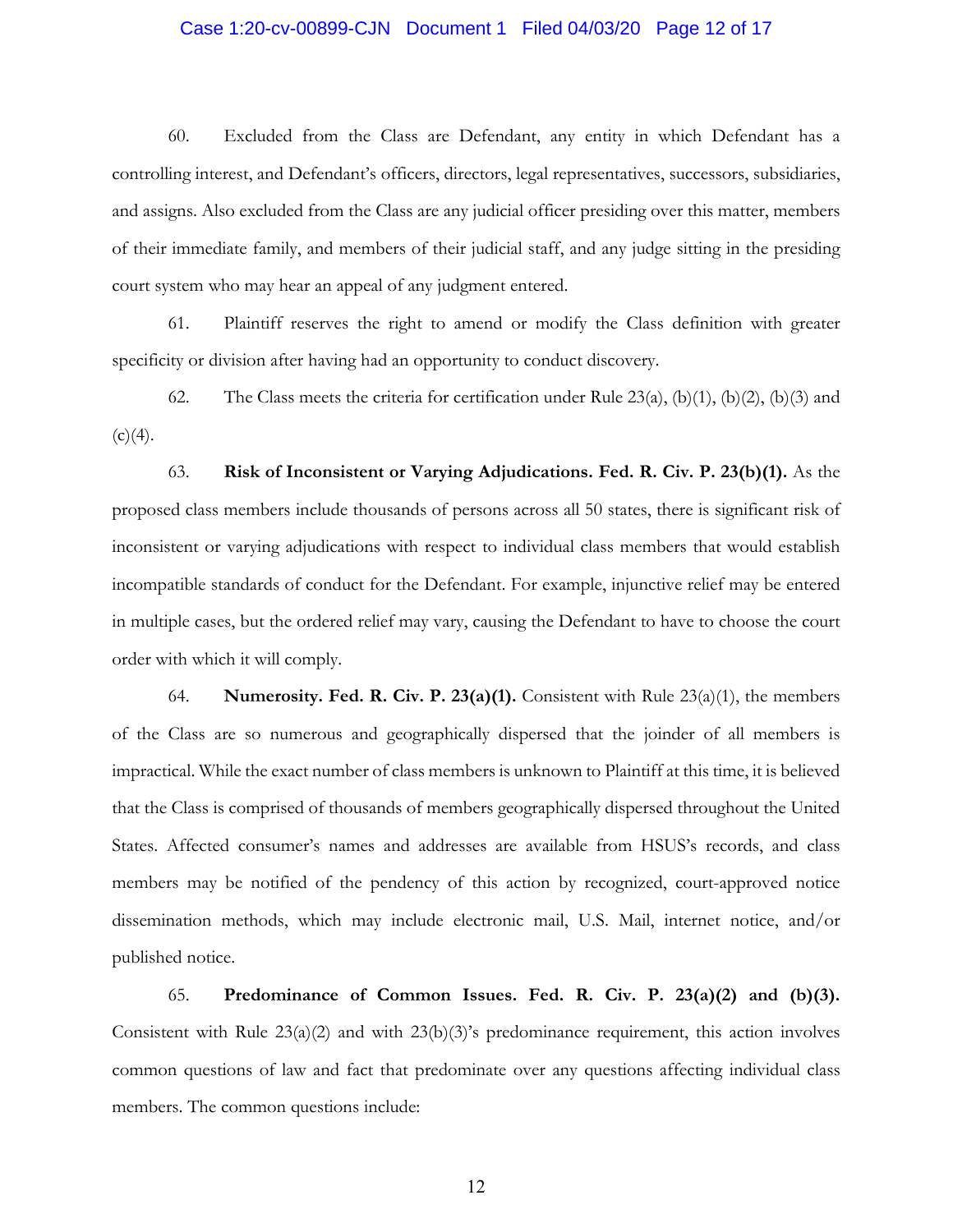## Case 1:20-cv-00899-CJN Document 1 Filed 04/03/20 Page 13 of 17

a. Whether Defendant's conduct violates the TCPA;

b. Whether Defendant's text messages were sent using an ATDS;

c. Whether Defendant's text messages were sent for an emergency purpose;

d. Whether Defendant obtained valid express consent from the automated text message recipients;

e. Whether Defendant honored requests from recipients to be removed from its contact  $list(s);$ 

f. Whether Plaintiff and members of the Class are entitled to damages, costs, or attorneys' fees from Defendant;

g. Whether Defendant's conduct caused Plaintiff and members of the Class inconvenience or annoyance;

h. Whether Plaintiff and members of the Class are entitled to compensatory damages;

i. Whether Plaintiff and members of the Class are entitled to treble damages based on the willfulness of Defendant's conduct;

j. Whether, as a result of Defendants' conduct, Plaintiff and members of the Class are entitled to injunctive, equitable, declaratory and/or other relief, and, if so, the nature of such relief.

66. **Typicality. Fed. R. Civ. P. 23(a)(3).** Plaintiff's claims are typical of other Class members' claims because Plaintiff and Class members were subjected to the same unlawful conduct and damaged in the same way. Defendant's conduct that gave rise to the claims of Plaintiff and other Class members (i.e., using an autodialer to send unsolicited text messages to cellular phones owned by Plaintiff and members of the Class) is the same for all Class members.

67. **Adequacy. Fed. R. Civ. P. 23(a)(4).** Consistent with Rule 23(a)(4), Plaintiff is an adequate representative of the Class because Plaintiff is a member of the Class and is committed to pursuing this matter against Defendant to obtain relief for the Class. Plaintiff has no conflicts of interest with the Class. Plaintiff's counsel are competent and experienced in litigating class actions, including extensive experience in litigating TCPA claims. Plaintiff intends to vigorously prosecute this case and will fairly and adequately protect the interests of the Class.

13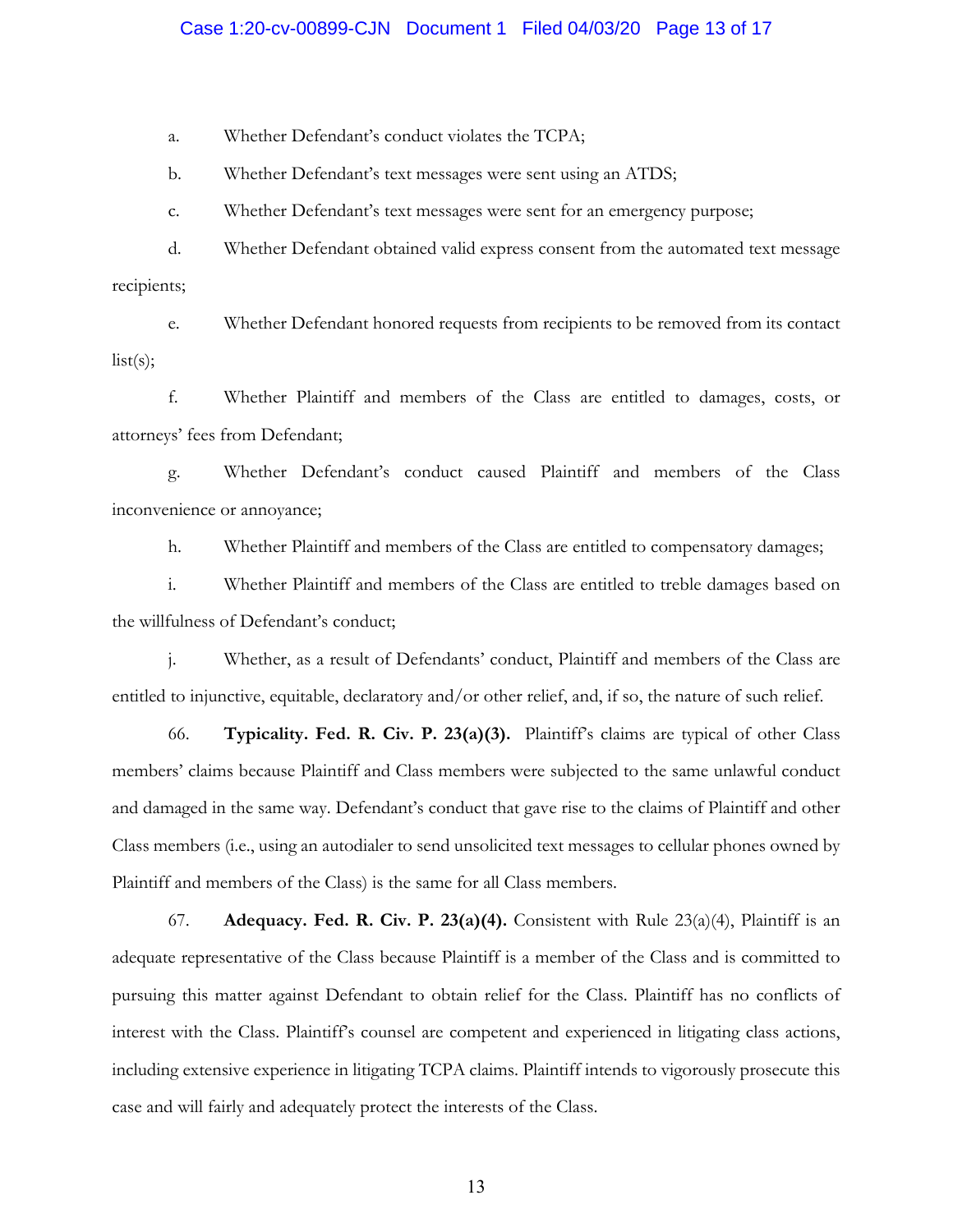#### Case 1:20-cv-00899-CJN Document 1 Filed 04/03/20 Page 14 of 17

68. **Superiority. Fed. R. Civ. P. 23(b)(3).** Consistent with Rule 23(b)(3), a class action is superior to any other available means for the fair and efficient adjudication of this controversy, and no unusual difficulties are likely to be encountered in the management of this class action. The purpose of the class action mechanism is to permit litigation against wrongdoers even when damages to individual plaintiffs and class members may not be sufficient to justify individual litigation. Here, the damages suffered by Plaintiff and the Class members are relatively small compared to the burden and expense required to individually litigate their claims against Defendant, and thus, individual litigation to redress Defendant's wrongful conduct would be impracticable. Individual litigation by each Class member would also strain the court system. Moreover, individual litigation creates the potential for inconsistent or contradictory judgments, and increases the delay and expense to all parties and the court system. By contrast, the class action device presents far fewer management difficulties and provides the benefits of a single adjudication, economies of scale, and comprehensive supervision by a single court.

69. **Injunctive and Declaratory Relief.** Class certification is also appropriate under Rule 23(b)(2) and (c). Defendant, through its uniform conduct, acted or refused to act on grounds generally applicable to the Class as a whole, making injunctive and declaratory relief appropriate to the Class as a whole. Moreover, Defendant continues to send unsolicited text messages to Plaintiff and Class members using an autodialer, thus making injunctive and declaratory relief a live issue and appropriate to the Class as a whole.

#### **COUNT 1**

#### **VIOLATION OF THE TELEPHONE CONSUMER PROTECTION ACT,**

## *47 U.S.C. § 227 et seq.*

## Against Defendant on Behalf of Plaintiff and the Class

70. Plaintiff incorporates by reference all above paragraphs as if fully alleged herein.

71. Plaintiff and the members of the Class are, and at all times mentioned herein were, "person(s)" as defined by 47 U.S.C.  $\sqrt{(}153(39))$ .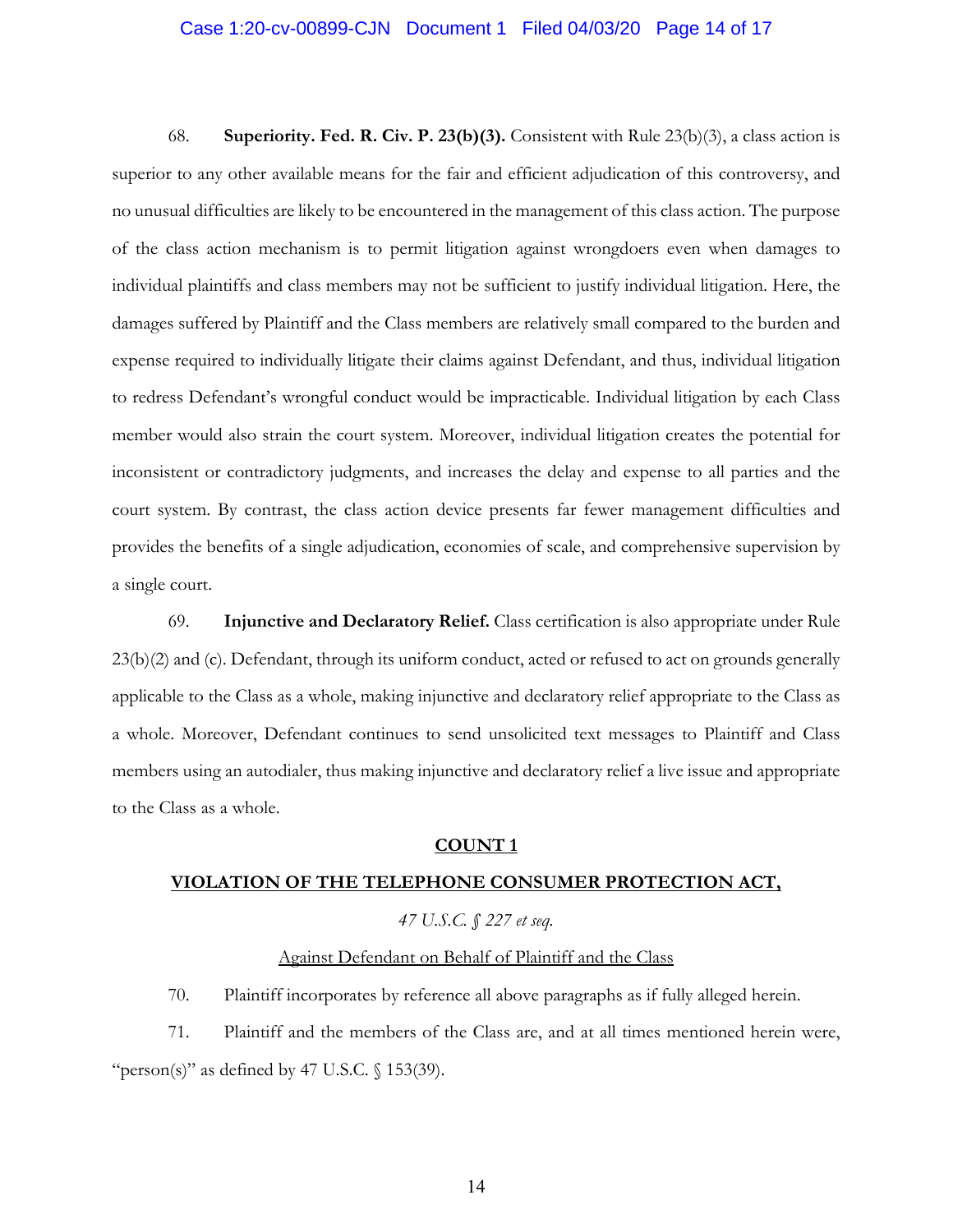## Case 1:20-cv-00899-CJN Document 1 Filed 04/03/20 Page 15 of 17

72. The text messages that HSUS sent were not for an emergency purpose as defined by 47 U.S.C.  $\sqrt{227(b)(1)(A)(i)}$ .

73. The text messages from HSUS also constitute artificial or prerecorded calls pursuant to 47 U.S.C.  $\frac{227(b)(1)}{1}$ .

74. Defendant utilized and utilizes an ATDS system to send artificial or prerecorded text messages to Plaintiff's and Class members' cell phone numbers as defined by 47 U.S.C.  $\sqrt{227(a)(1)}$ and in violation of 47 U.S.C.  $\frac{227(b)(1)(A)(iii)}{24}$ .

75. Under the TCPA, HSUS has the burden to demonstrate that Plaintiff and each member of the Class gave prior express *written* consent to receive autodialed telemarketing texts to their cellular phones. *See 2008 ACA Declaratory Ruling*, 23 FCC Rcd at 565, ¶ 10.

76. Plaintiff never authorized Defendant to send her text messages of any kind and, in the alternative, if such consent was provided, it was revoked in February 2019.

77. Members of the Class did not consent to receive autodialed or prerecorded mobile messages to their cellular telephones. To the extent they consented to receive any text messages, such consent did not extend to autodialed or prerecorded mobile messages.

78. Plaintiff and Class members received autodialed, non-emergency text messages despite the fact that they did not provide HSUS with consent, written or otherwise, or had revoked such consent to send autodialed text messages to their cellular phones.

79. As detailed above, Defendant has violated 47 U.S.C.  $\sqrt{227(b)(1)(A)(iii)}$  and as a direct and proximate result, Plaintiff and the putative Class members are entitled, under section 227(b)(3)(B), to, *inter alia*, a minimum of \$500 for each violation.

80. The TCPA further provides for trebling the amount in cases where the violation was committed with actual or constructive knowledge. Here, Defendant knew or should have known that Plaintiff and Class members did not consent to the receipt of unsolicited text messages. Defendant's own records will show that Plaintiff and Class members did not consent to receive text messages from HSUS or that Plaintiff and Class members had revoked such consent.

15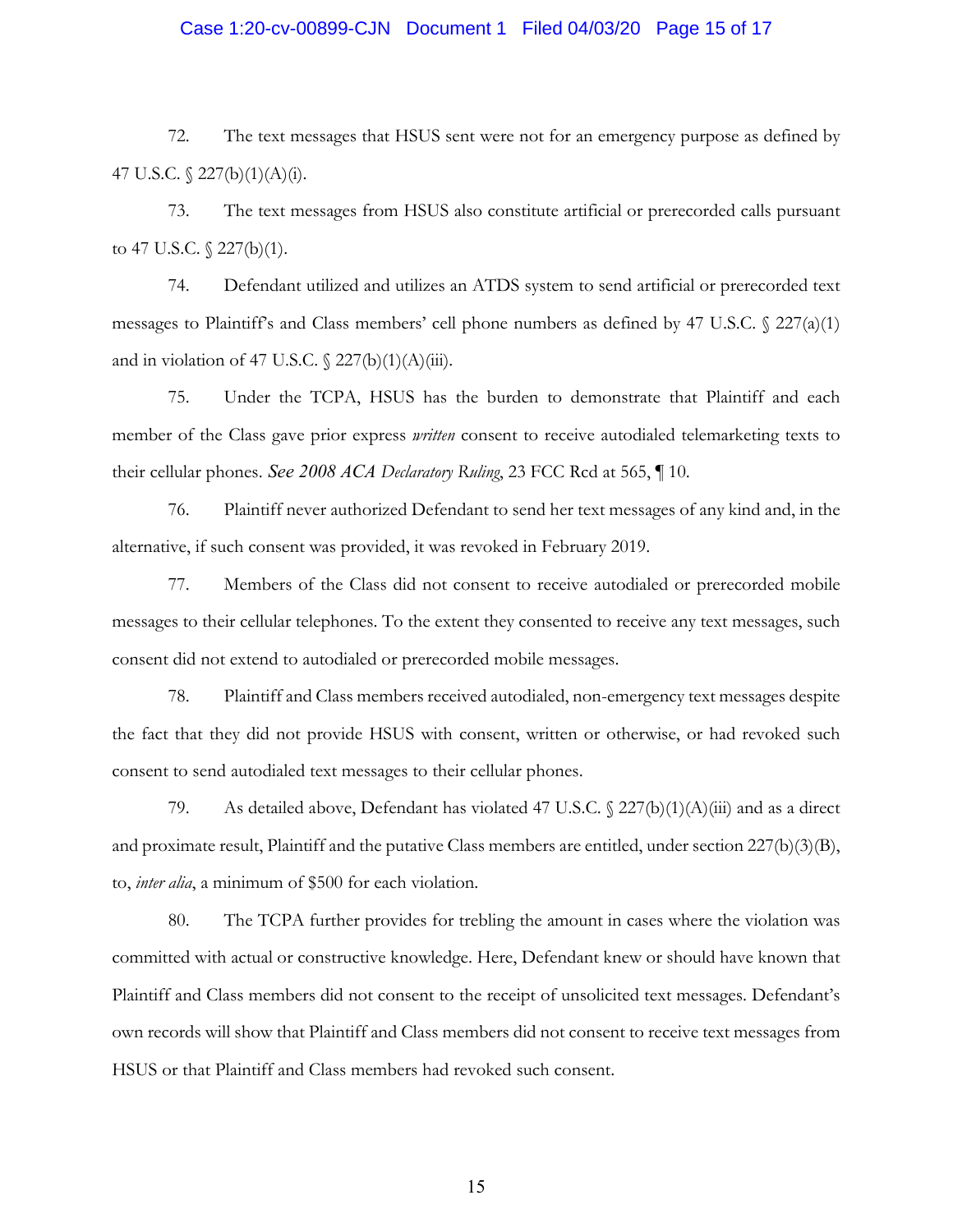## Case 1:20-cv-00899-CJN Document 1 Filed 04/03/20 Page 16 of 17

81. To the extent Defendant knew or should have known that Plaintiff and the Class members did not provide prior express consent to receive text messages from HSUS or had revoked such consent, the court should, pursuant to 47 U.S.C. Section  $227(b)(3)(C)$ , treble the amount of statutory damages recoverable by the Plaintiff and the putative Class members.

82. As a result of Defendant's violations of 47 U.S.C. § 227 *et seq*., Plaintiff and members of the Class have been subjected to nuisance text messages, have been forced to waste time reviewing, deleting, and/or responding to Defendant's unsolicited automated text messages, and have suffered invasions of their privacy and unwanted use of data storage space on their cellular telephones.

83. Plaintiff and members of the Class are also entitled to, and seek, injunctive and declaratory relief prohibiting HSUS's illegal conduct in the future.

#### **REQUEST FOR RELIEF**

**WHEREFORE**, Plaintiff, individually and on behalf of all putative Class members, respectfully requests that the Court enter judgment in their favor and against Defendant as follows:

1. For an Order determining at the earliest possible time that this matter may proceed as a class action under Rule 23 and certifying this case as such;

2. For herself and each Class member treble damages, as provided by statute, of up to \$1,500.00 for each and every text message that violated the TCPA, as a result of Defendant's willful and/or knowing violations of 47 U.S.C.  $\sqrt{227(b)(1)}$ ;

3. For herself and each Class member \$500.00 in statutory damages for each and every text message that violated the TCPA, as a result of Defendant's violations of 47 U.S.C. § 227(b)(1);

- 4. For injunctive relief;
- 5. For reasonable attorneys' fees and costs of suit;
- 6. For pre-judgment interest; and

7. Such further and other relief the Court deems reasonable and just.

#### **JURY DEMAND**

Plaintiff, on behalf of herself and the Class of all others similarly situated, hereby demands a trial by jury on all issues so triable pursuant to Rule 38 of the Federal Rules of Civil Procedure.